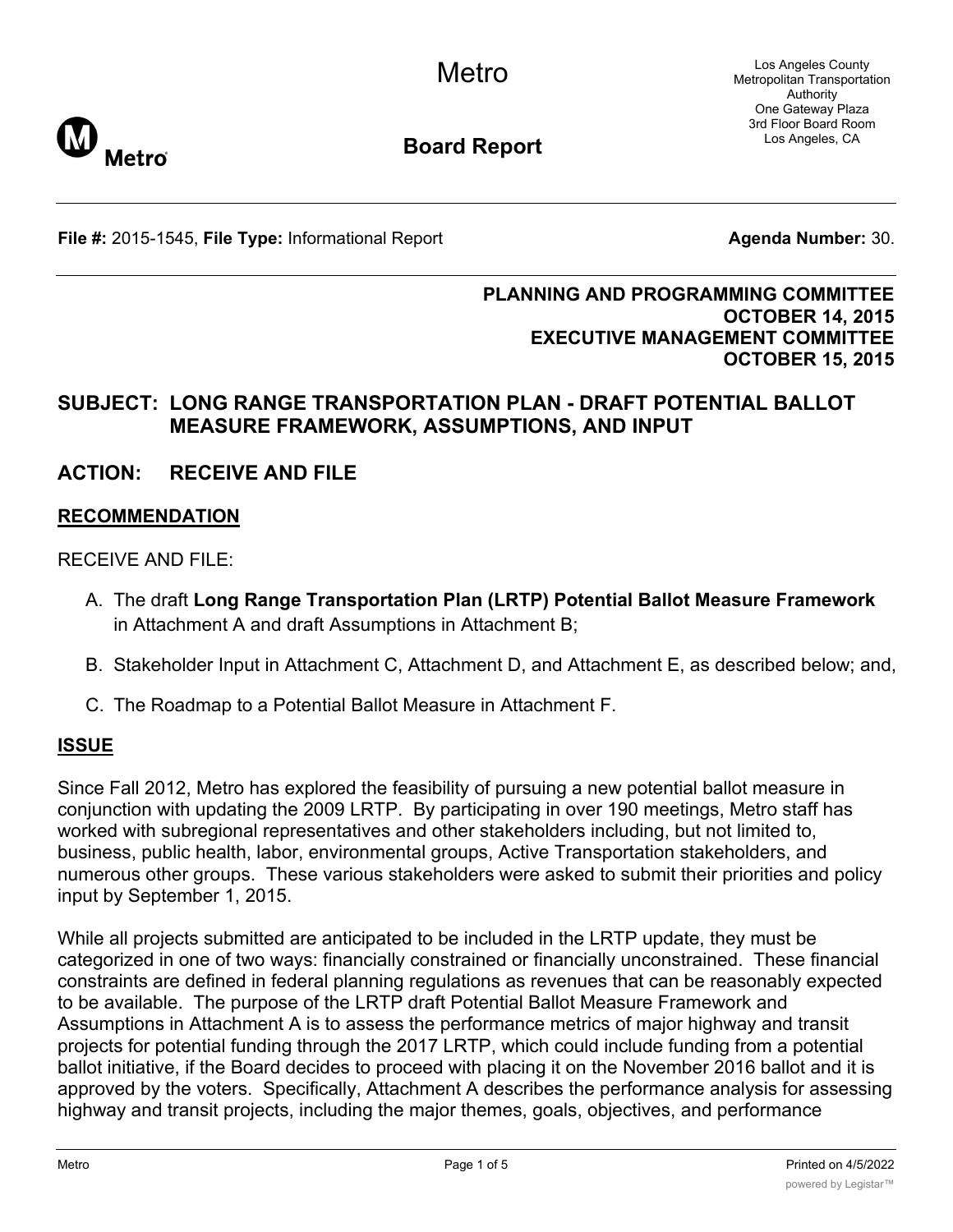measures that will be used in assessing and scheduling major transportation projects. Attachment B describes staff assumptions used in the Stakeholder Input Process, and Attachment C describes the feedback received through the Stakeholder Input process. Attachment D summarizes the constrained subregional stakeholder priorities and Attachment E summarizes the unconstrained Regional Facilities Needs. The Roadmap in Attachment F describes the steps staff plans to take before the Metro Board considers agendizing a potential ballot measure. The Board is being asked to receive and file this information now. The draft Framework and Assumptions will be brought back for approval in December 2015.

## **DISCUSSION**

Through various correspondences, meetings, and actions, the Metro Board directed that a proposed ballot measure follow a "bottoms-up" process that began with the Mobility Matrix process. The Mobility Matrices, as directed by the Board in February 2014, were completed in collaboration with the subregions and received by the Board in April 2015. This process identified over 2,300 projects totaling over \$273 billion in 2015 dollars. In January 2015, the Metro Board also created a Regional Facilities category that includes Burbank Bob Hope Airport, Los Angeles World Airports (LAX), Long Beach Airport, Palmdale Airport, the Ports of Long Beach and Los Angeles, and Union Station. Concurrent with the work of the subregional and regional facilities groups, staff worked closely with other stakeholder groups described above to determine their priorities and policy considerations. Metro executives attended several productive meetings with coalitions of leadership representatives from environmental, active transportation, business, and disadvantaged community organizations. These leaders jointly expressed significant support for a potential ballot measure, if it properly balances their mobility, economic development, and environmental justice concerns.

## Proposed LRTP Performance Metrics

To balance these stakeholder concerns, the process going forward should include an analysis of projects based on the recommended LRTP draft performance metrics found in Attachment A. The LRTP draft performance metrics enable Metro staff to provide a performance-based recommendation for a potential ballot measure ordinance and expenditure plan. The authorizing legislation for the LRTP potential ballot measure, SB 767 (de León), requires that an expenditure plan be developed using a transparent process to determine the most recent cost estimates for each project and program identified in the expenditure plan. Metro's transparent, inclusive, and bottoms-up process to date provided high and low cost estimates to aid stakeholders in making their priority setting decisions. Staff will continue to refine these costs in that same transparent manner and plans to use the draft performance metrics to guide our ultimate recommendations.

## Expenditure Plan Requirements in Authorizing Legislation

SB 767 (de León) was passed on September 15, 2015 and is on the Governor's desk as of this writing. In addition to transparent process requirements, SB 767 (de León) requires that the expenditure plan include the following elements: the most recent cost estimates for each project and program; the identification of the accelerated cost, if applicable, for each project and program; the approximate schedule during which Metro anticipates funds will be available for each project and program; and, the expected completion dates for each project and program within a three-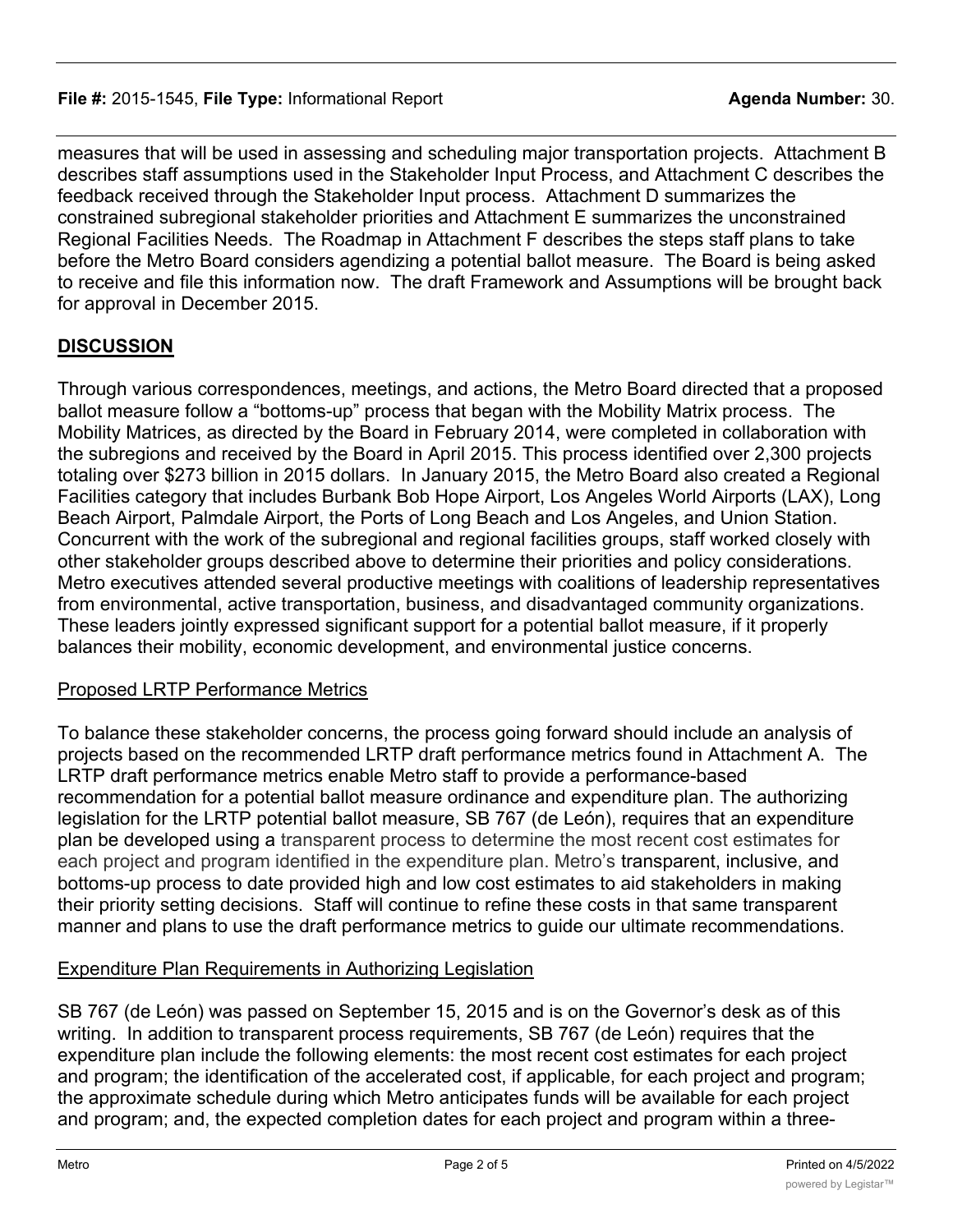#### **File #:** 2015-1545, File Type: Informational Report **Agent Agent Agenda Number:** 30.

year range. To meet these requirements and the bottoms-up process requirements originally directed by the Metro Board, a number of assumptions must be used in developing the expenditure plan, including a tax increase, tax extension, tax sunset, project cost inflation, revenue growth, subregional revenue targets, and population and employment data as described in Attachment B, the draft Framework Assumptions.

#### Potential Ballot Measure Process Characteristics and Results

The Potential Ballot Measure Funding Targets examined current (2017) and projected (2047) population and employment figures, which were given to each subregion to inform their ultimate funding target. As discussed in detail in Attachment B, if current population was the highest percentage figure for a specific subregion, that figure was used to develop that subregon's target. If another subregional percentage figure was higher, such as future employment, that figure was used instead. This funding allocation formula was deemed feasible because Metro staff anticipates additional revenue from other LRTP resources will be available to meet the relatively modest demand for supplemental funding. After establishing a consensus with all the subregional representatives on the Potential Ballot Measure Funding Targets earlier this year, Metro staff initiated the next steps in the process by requesting subregional priorities that were constrained to the Framework Funding Targets.

As of September 1, 2015, Metro received the project priority and policy input found in Attachment C to this report. Attachments D and E contain draft Stakeholder Input project lists that staff has attempted to synthesize in order to summarize the subregional and Regional Facilities priorities. Together, these attachments complete one phase of a multi-phase stakeholder and public input process summarized in the Roadmap in Attachment F. In addition to the input identified in Attachment C, many stakeholders also provided policies for Metro's consideration going forward. These are included in Attachment C as well.

## Non-Project Needs and Contingencies: The Other Half of the Pie

Further defining the other funding priorities not captured in the input process to date must now begin. This was reiterated in some of the Stakeholder Input received as part of Attachments C. These needs include, but are not limited to, transit operating and state-of-good repair needs; countywide bus system, Metrolink and paratransit services; local return, including local streets and roads and local transit; highway innovation and operating needs such as ExpressLane system improvements, highway systems and operations management, and other transportation needs not captured in any other way.

In addition to non-capital project needs, a contingency strategy will be needed to handle fluctuations in project costs and revenue forecasts that will arise over a four decade planning horizon. A reliable strategy to make allowances for variations in revenue and cost uncertainties, contingencies, escalation and assumptions in debt service costs will be developed within the recommended sequencing plan and then incorporated as necessary in the recommended Expenditure Plan to support the potential ballot measure and LRTP update.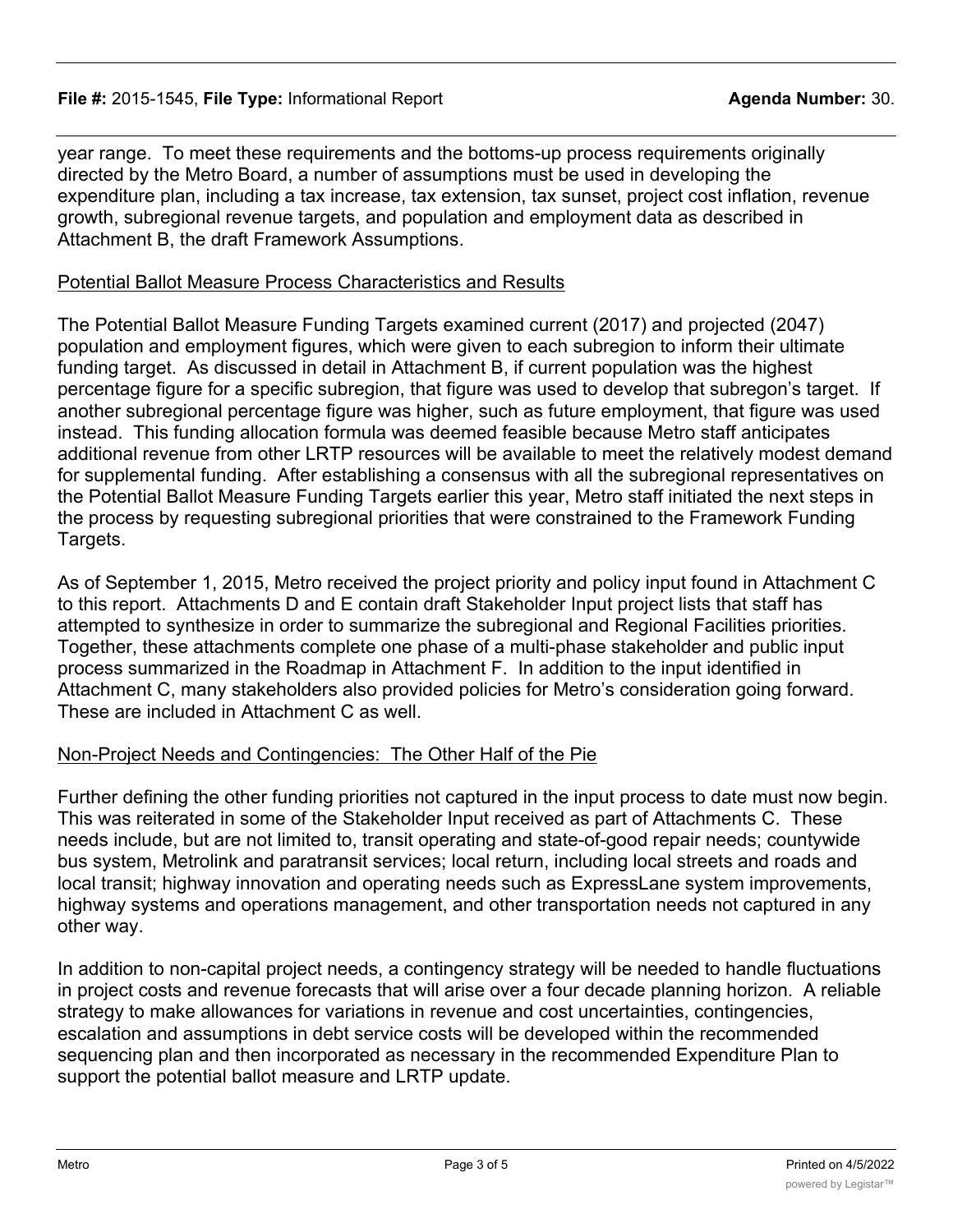#### Public Opinion Research Background

Staff embarked on general public opinion research on the region's transportation priorities to supplement information gathered from stakeholders. In February 2015, four focus groups were conducted to help shape the survey questionnaire. Some of the main points expressed by participants included that traffic congestion is considered a serious problem and that it is getting worse due to the perceived increases in population and drivers on the road. They also believed that there is a need for new funding and that the public transportation system needs to be better connected.

In March 2015, a follow-up survey of 1,400 respondents was conducted with statistically significant sub-samples representing seven county sub-areas. This was not a traditional voter poll, but a sample representative of the general public. A sub-sample of self-reported likely November 2016 voters was also analyzed. Some of the key findings included: concern over the growth in the driver population and traffic congestion; and, the belief that a transportation plan must include a package of local roads, freeways and public transit projects. The transportation improvements that resonated with respondents most included traffic congestion relief, freeway improvements, keeping fares low for seniors the disabled and students, bridge and tunnel safety improvements, and pothole repair and repaving local streets. Finally, support for a transportation ballot measure appeared relatively strong among survey respondents, slightly above the two-thirds threshold.

## **NEXT STEPS**

Consultant support for the LRTP process was secured and kicked-off on September 15, 2015 and staff is now working on travel demand modeling and other related tasks to enable the Potential Ballot Measure Framework in Attachment A and the subsequent Expenditure Plan and Ordinance processes to be completed by June 2016. Though staff proposes a final decision by the Metro Board of Directors on whether to support the agendizing of a November 2016 Ballot Measure in June 2016, the Metro Board must make a go/no go decision no later than the regularly scheduled meeting in July 2016 in order to ensure placement on the November 2016 ballot. The next steps in the LRTP and potential ballot measure framework are as follows:

- 1. Continue stakeholder outreach in October/November/December 2015;
- 2. Adopt Framework in December 2015;
- 3. Finalize non-project needs assessment and constraints in January 2016;
- 4. Conduct final needs and performance metrics and project scheduling analysis February 2016;
- 5. Release preliminary Expenditure Plan and Ordinance in March 2016;
- 6. Subregional and stakeholder outreach in April/May 2016;